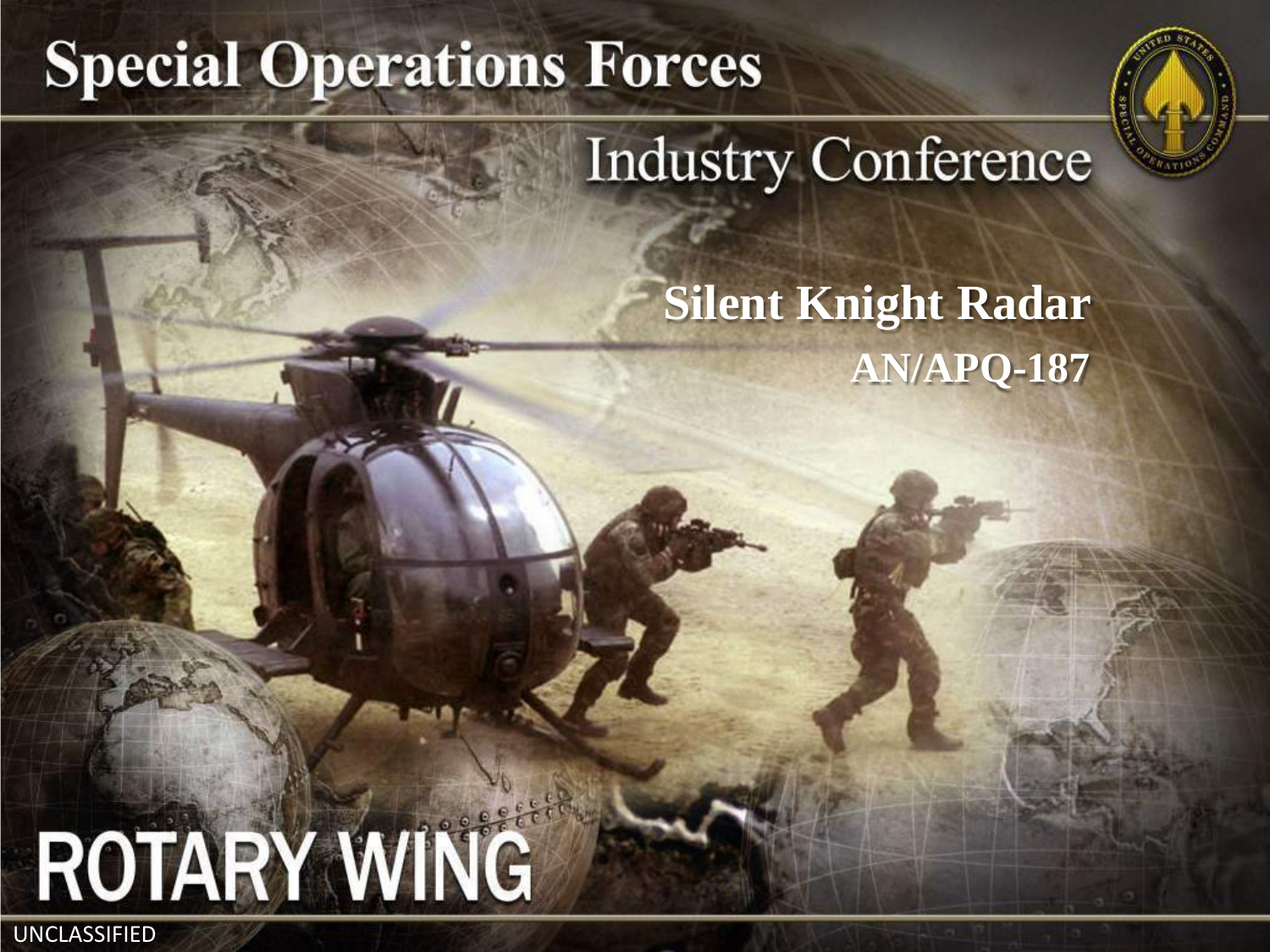### **Program Overview**

• **Description: Develop, Integrate, Test, And Procure A SOF Common Terrain Following, Terrain Avoidance (TF/TA) Multi-Mode Radar With Low Probability Of Intercept And Low Probability Of Detection (LPI/LPD)**



• **BOI: 211 + 20% Spares**

UNCLASSIFIED STATES

– **69 MH-47G, 72 MH-60M, 50 CV-22, 20 MC-130H**

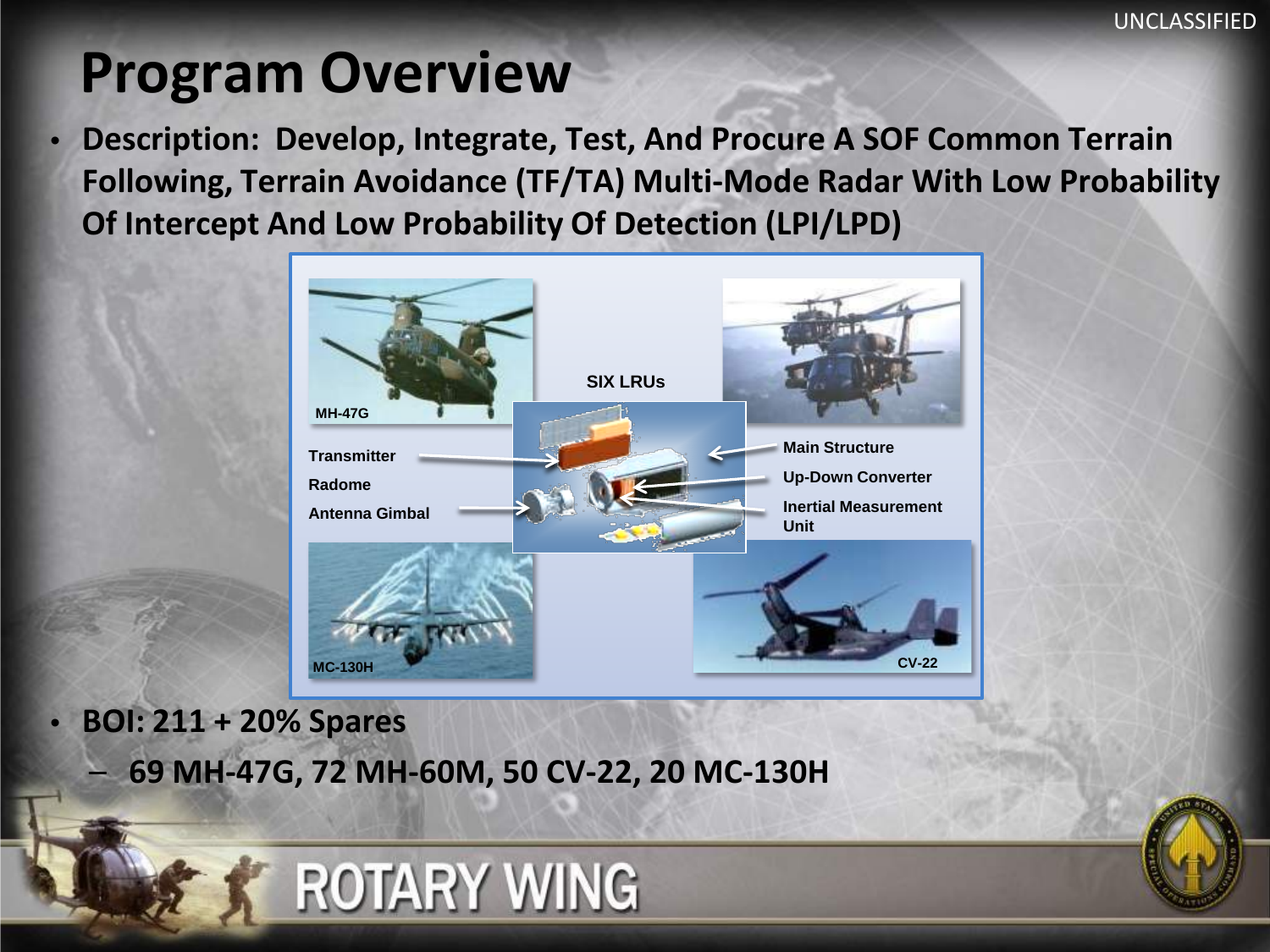### **Objectives**

UNCLASSIFIED STATES

- **Provide Airborne Forces Safe Low-Level Flight In Adverse Environments**
	- **Safe Terrain Following Over Water And All Types Of Terrain, Including Sand, Ice, And Snow Covered And Man-Made Obstacles**
	- **At 100 To 1000 Feet Above Ground Level In Straight And Turning Flight, From 5 To 300 Knots, With Rain Up To 10 Millimeters/Hour**
- **Provide Navigation Support, Ground/Maritime/Skin Paint/ Windshear/Turbulence/Weather Information To Air Crews**

• **Radar Weight Less Than 175 Pounds**

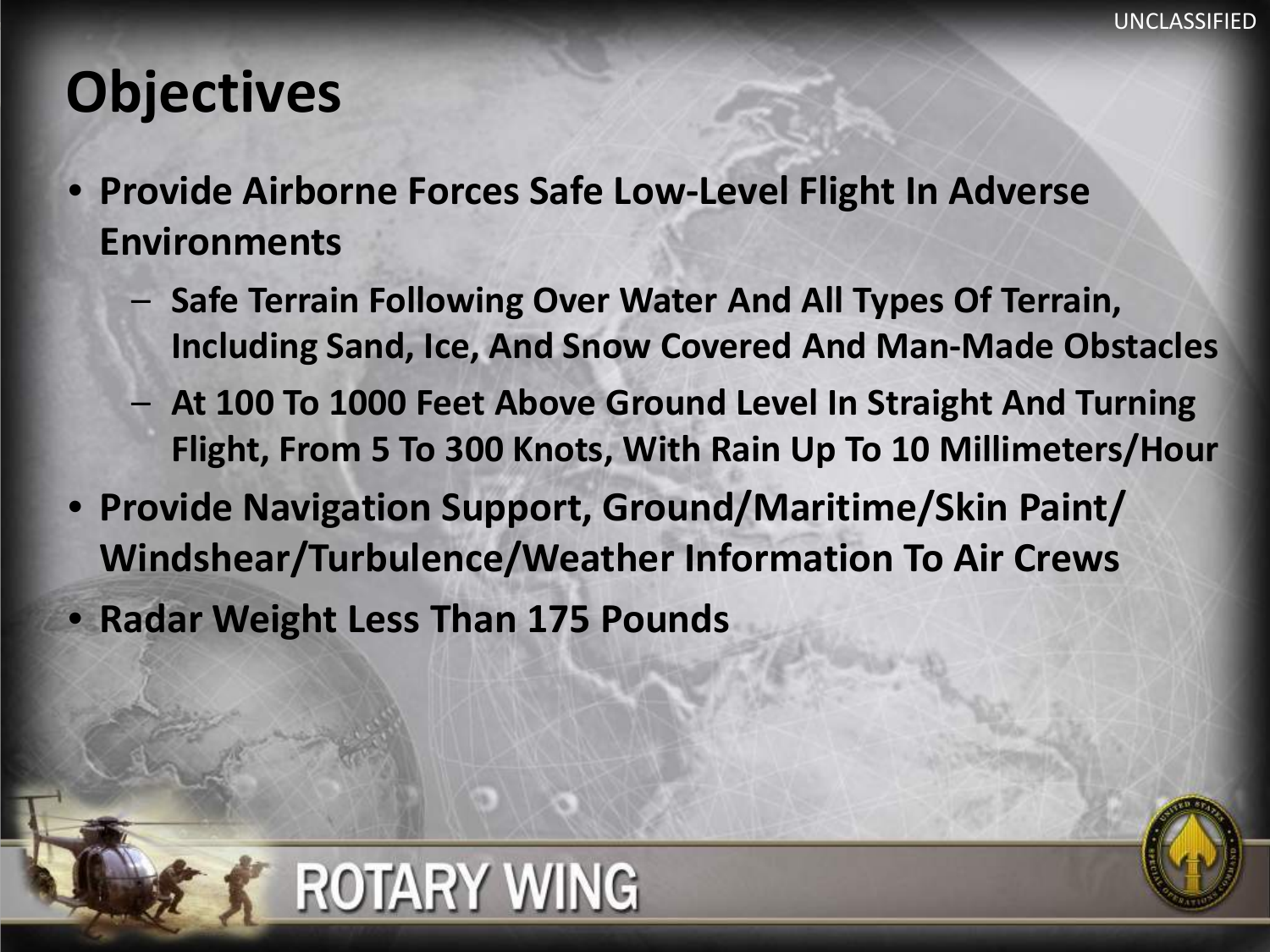### **Material Solution**

#### • **Operational**

- o **Terrain Following/Terrain Avoidance**
	- *Higher* Turn Rate*, Lower* Velocity*, Coupled*
	- *LPI-LPD* Weather Penetration Operation
- o **Weather Detection**
	- *LPI-LPD Weather, Windshear , Turbulence*
- o **Ground Map**

UNCLASSIFIED STATES

- *LPI, LPD Ground Map*
- *Selectable x2 or x4 Magnification*
- Selectable Azimuth Resolution Improvement
- o *Skin Paint Detection and Tracking*
	- *Air-to-Air Lookdown Capable*
- o *Maritime Detection and Tracking*
	- *High Sea States (Sea State 5) Capable*
- o *Adds Anti-Ice Radome Capability (MH-47G/MH-60M)*
- o *800 Hours Mean Time Between Failures*
- o **Replaces AN/APQ-174, AN/APQ-186 and AN/APQ-170 (Ku)**

**ROTARY WING** 

- **Physical**
	- o *One box Radar***, Air Cooled,** *162 lbs*
	- o **Ruggedized for Gunfire Vibration**
	- o *Room for future growth*



*New Capabilities In Blue Italics* 

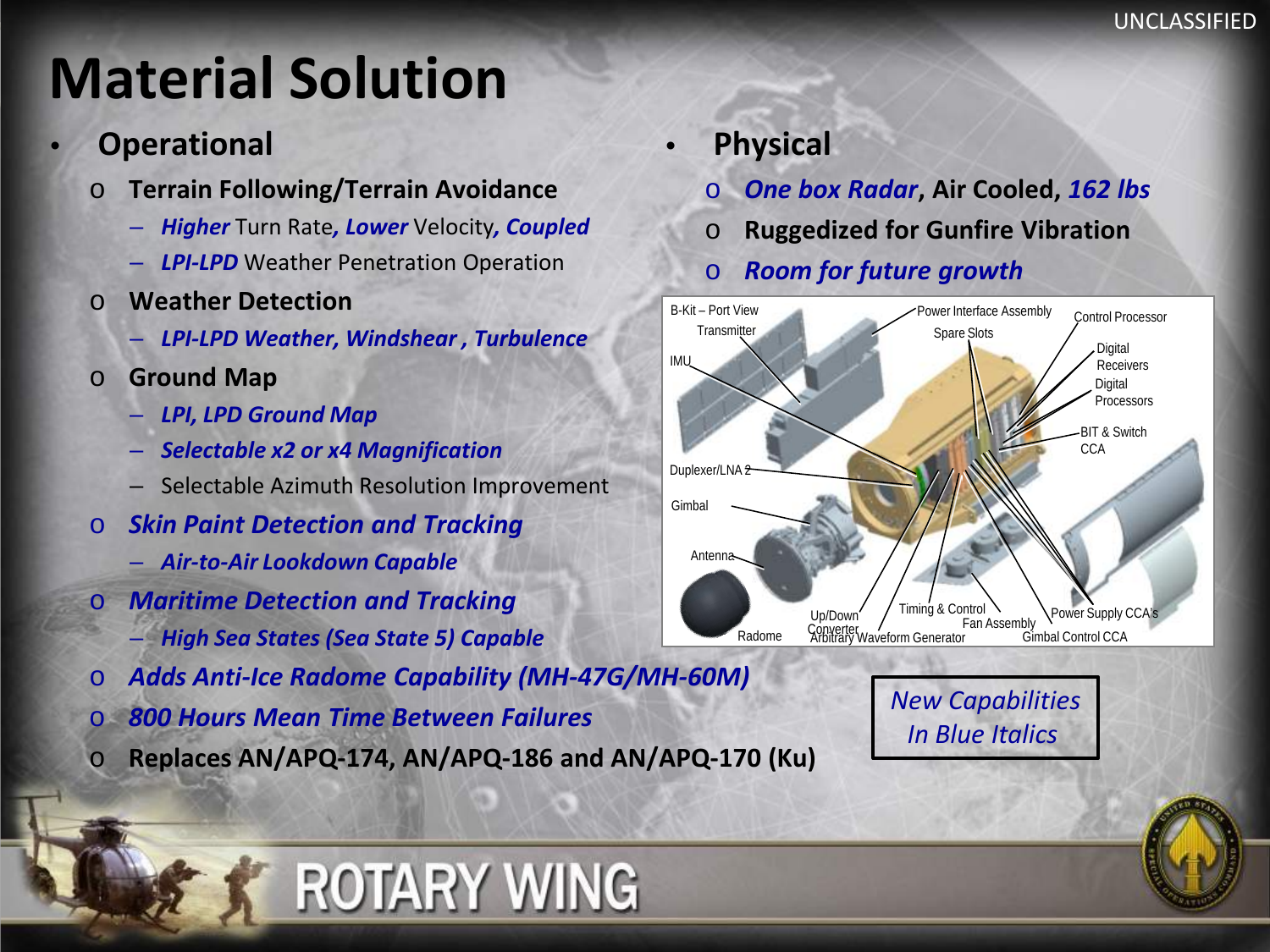### **Program Milestones**

UNCLASSIFIED STATES

- **Developmental Testing – Started Jan 2012**
- **Low Rate Production Milestone C – 2nd Quarter 2013**
- **Operational Testing – 1st Quarter 2015**
- **Full Rate Production – 2nd Quarter 2015**
- **Initial Operational Capability – 2nd Quarter 2016**

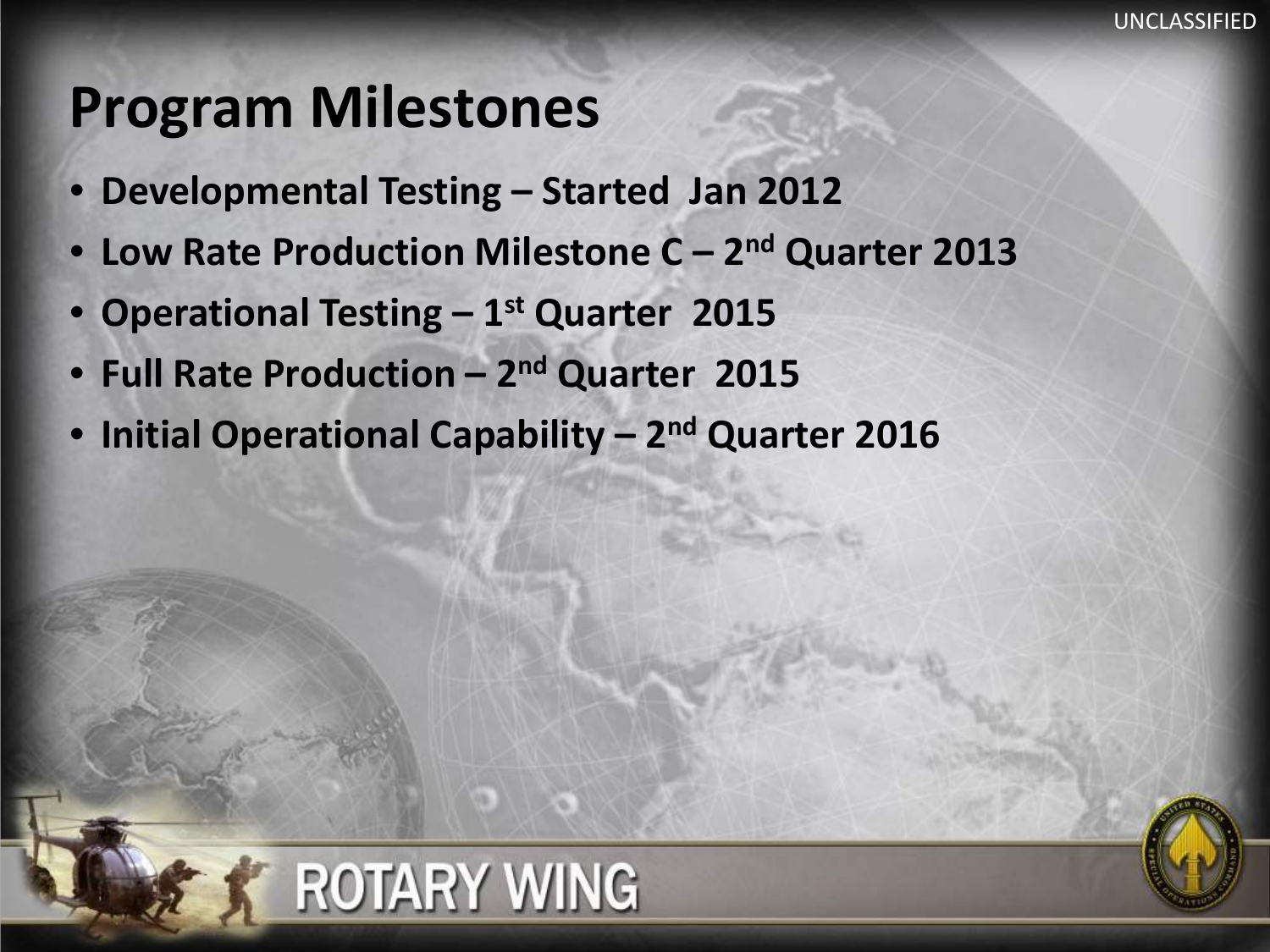### **Accomplishments/Plans**

- **FY 2011 Accomplishments**
	- **Continued Engineering and Manufacturing Development (EMD)**
	- **Conducted Prototype Radar Integration And Testing**
	- **Demonstrated Prototype Radar On Contractor Flight Testing**
	- **Assembled Pre-Production Radars And Aircraft Install Kits**
	- **Installed Pre-Production Radar And A-Kit On MH-47G**
- **FY 2012 Plans**

UNCLASSIFIED STATES

- **Radar Developmental Flight Testing On MH-47G and MH-60M**
	- **Continue Radar Qualification Testing**

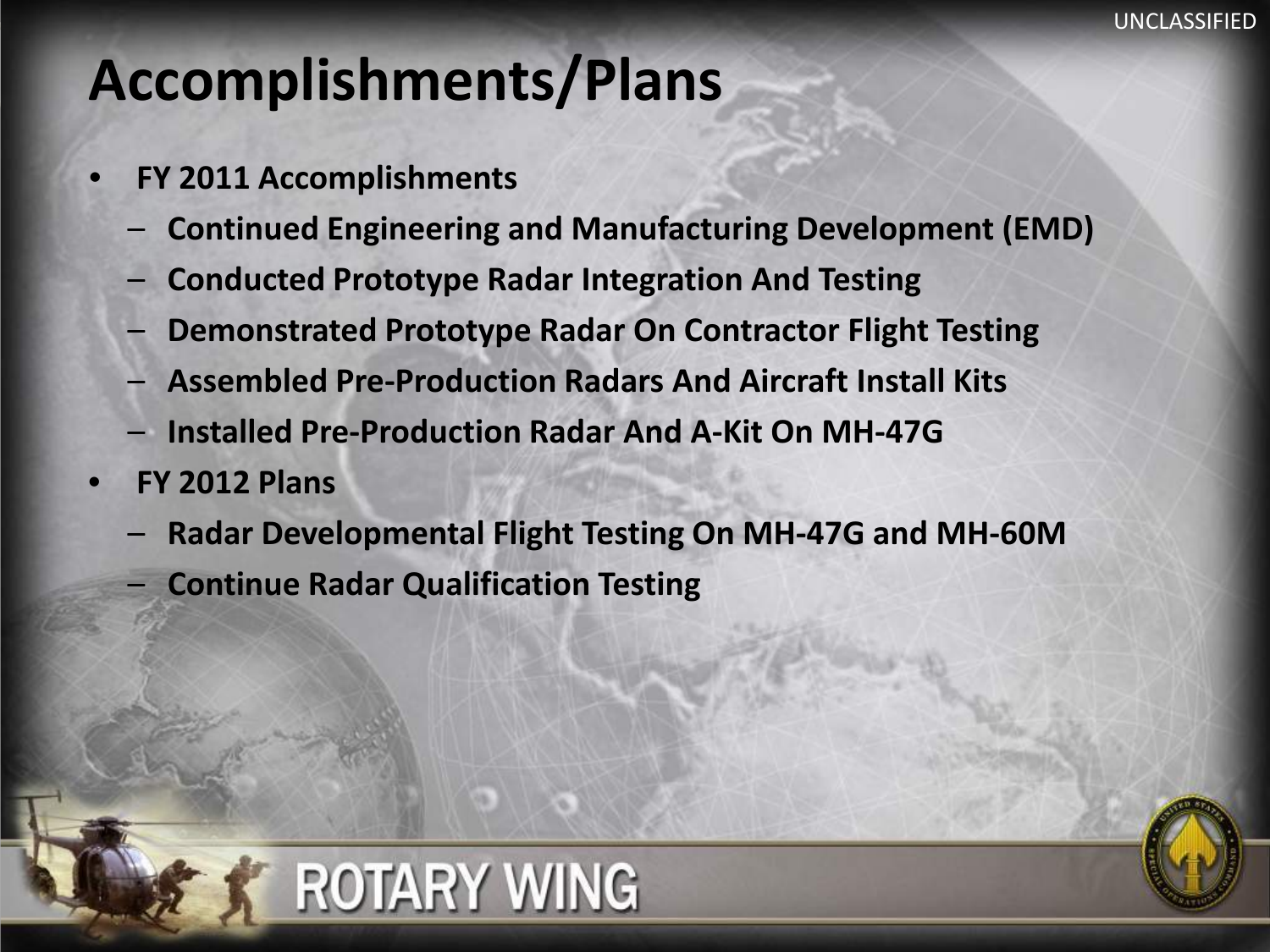UNCLASSIFIED

# **Accomplishments Radar Installations**



• **AN/APQ-187 Radar Installation On MH-47G**

**ROTARY WING** 

UNCLASSIFIED STATES

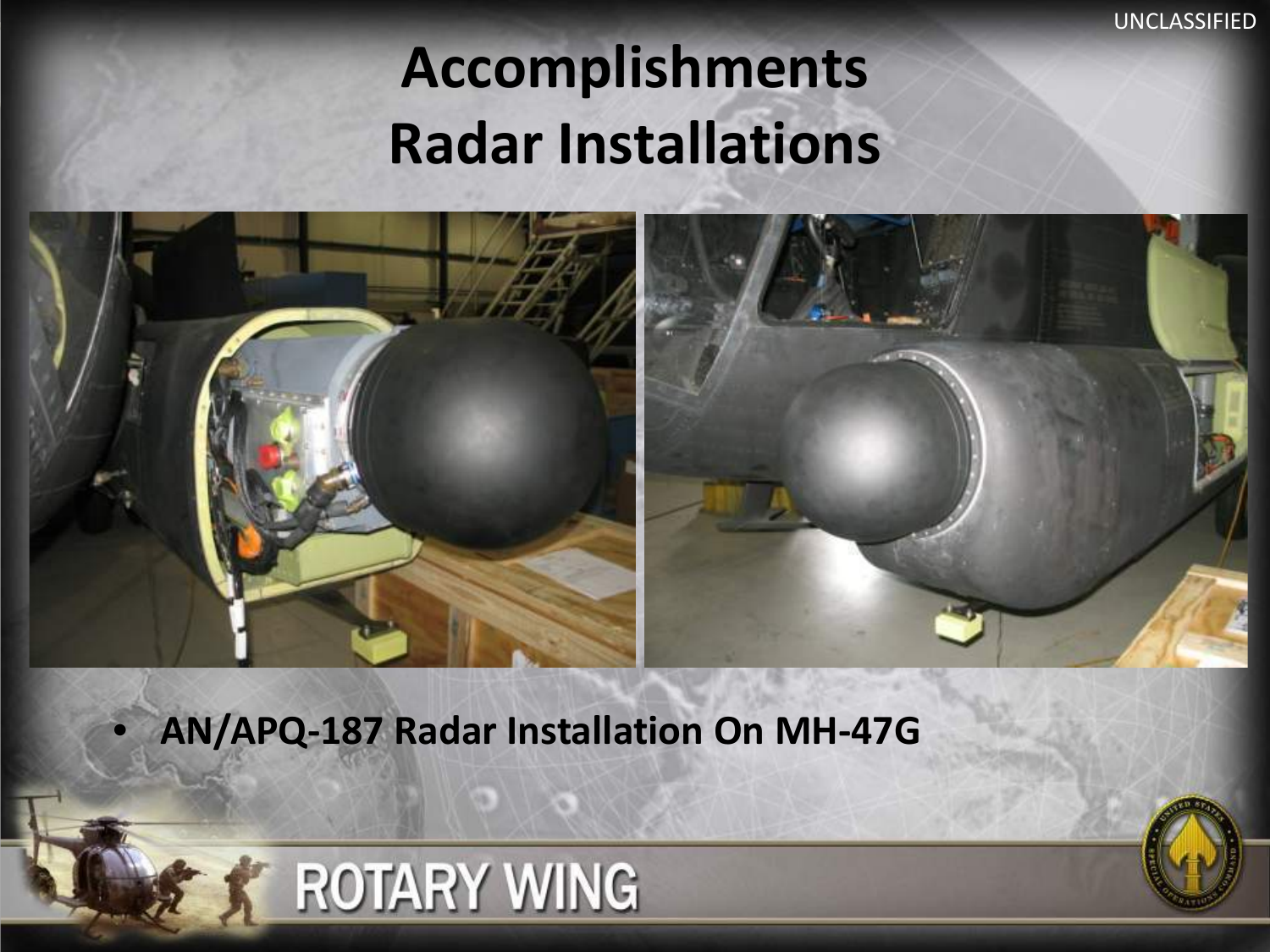# Accomplishments **DINCLASSIFIED Developmental Testing (DT)**

• **AN/APQ-187 Radar Test Flight On MH-47G**



UNCLASSIFIED STATES